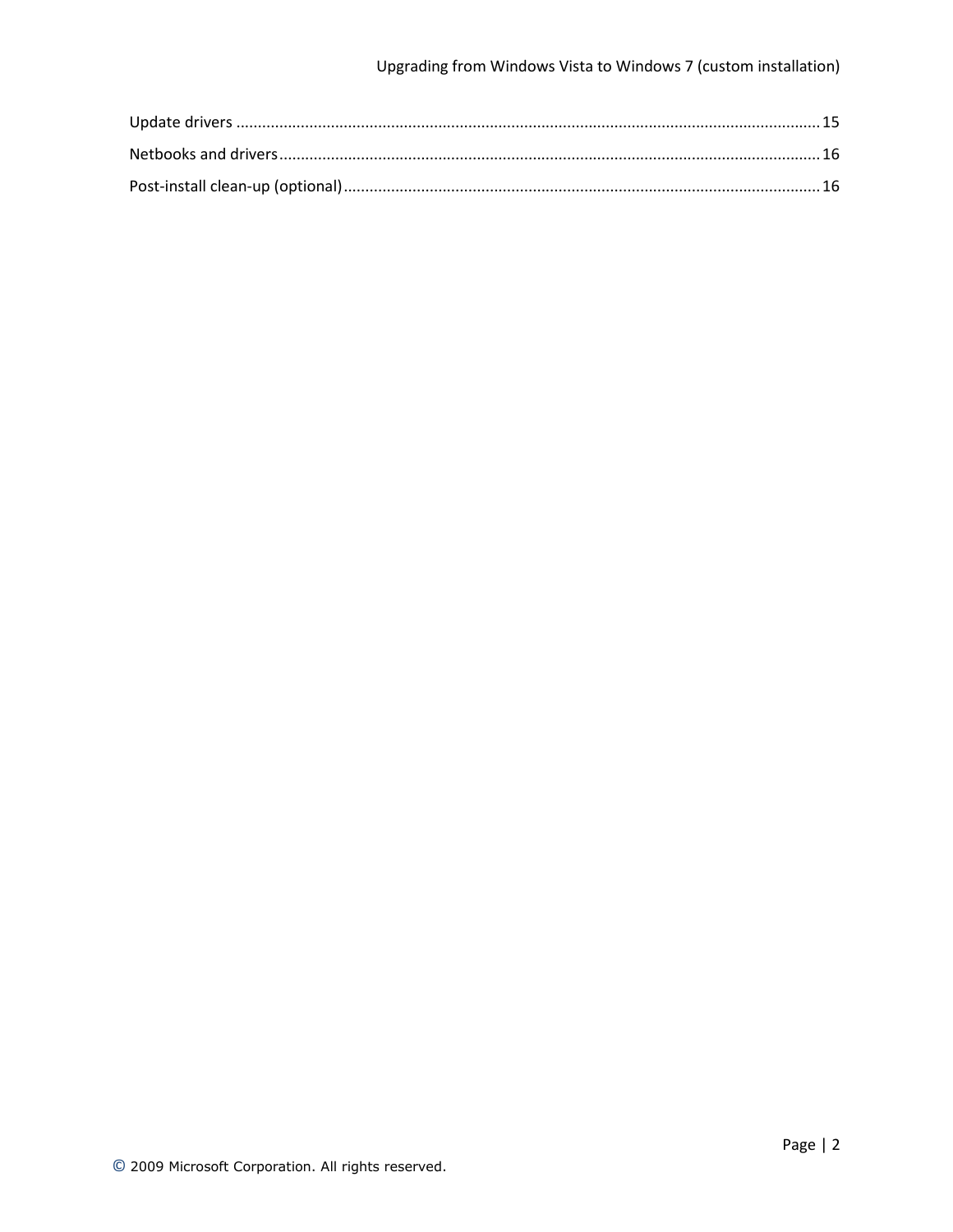# <span id="page-2-0"></span>**What you need**

- **An external hard disk.** You'll need to move your files off of your PC before you install Windows 7. To make this easier, we recommend a free download called Windows Easy Transfer, which will require an external hard disk. They're readily available at electronics and office supply stores, and they provide an easy way to add additional storage space to your computer.
- **The original installation discs or setup files for the programs that you want to use with Windows 7.** You'll need to reinstall your programs by hand after installing Windows 7. When you run Windows Easy Transfer you will get a report that lists the programs that you are currently using with Windows Vista.



*Overview of the process for upgrading to an N or KN edition of Windows 7*

## <span id="page-2-1"></span>**32-bit or 64-bit: Which version of Windows 7 to install?**

Both 32-bit and 64-bit installation discs are included in the Windows 7 package. 64-bit operating systems can handle large amounts of memory—typically 4 gigabytes (GB) of random access memory (RAM) or more—more efficiently than 32-bit operating systems. However, not all computers are 64-bit capable. For more information, see *[32-bit and 64-bit Windows: frequently asked questions](http://windows.microsoft.com/en-us/windows7/32-bit-and-64-bit-Windows-frequently-asked-questions)* (http://windows.microsoft.com/en-us/windows7/32-bit-and-64-bit-Windows-frequently-askedquestions).

To find out which Windows 7 installation disc you can use, click the **Start** button, right-click **Computer**, and then click **Properties**.

- Next to **System type** you should see either "32-bit Operating System" or "64-bit Operating System." If you see "32-bit Operating System" listed, then you're running the 32-bit version of Windows Vista. Step 1 of this tutorial will show you how to run the Windows 7 Upgrade Advisor, which can tell you if your computer is capable of running the 64-bit version of Windows 7.
- If "64-bit Operating System" is listed next to **System type**, then you're running the 64-bit version of Windows Vista and can run the 64-bit version of Windows 7.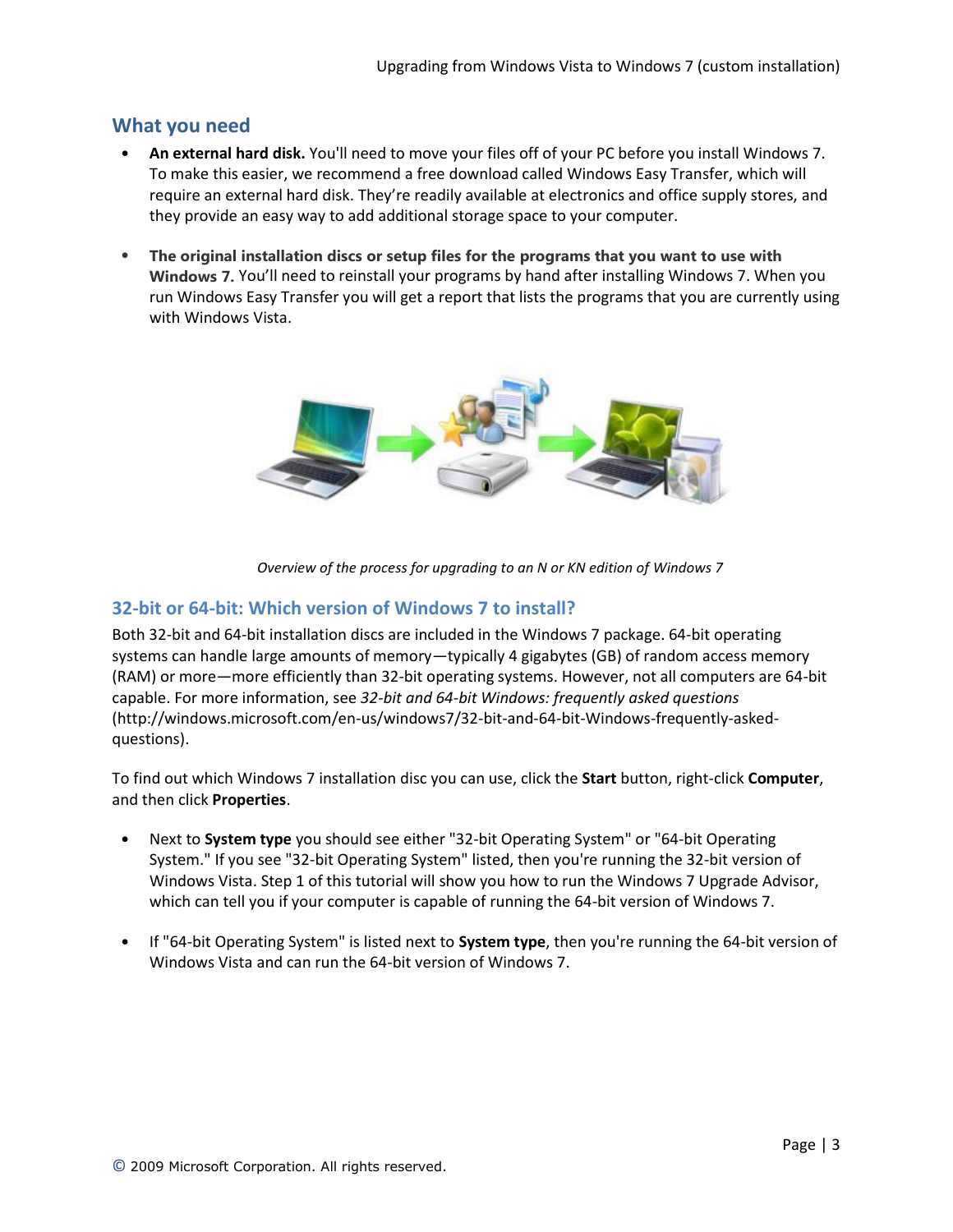# <span id="page-3-0"></span>**Step 1: Make sure that your programs and devices will work with Windows 7**

Since your computer is running Windows Vista, it meets the system requirements to run Windows 7. You should still download and run the free Windows 7 Upgrade Advisor. It helps find potential compatibility issues with your computer's hardware, devices, or programs that might affect installing Windows 7, and gives recommendations on what to do before you upgrade to improve your computer's compatibility with Windows 7.



*A report lists any actions needed to prepare your computer for Windows 7*.

### <span id="page-3-1"></span>**Download and install Windows 7 Upgrade Advisor**

Follow the steps below to download the Windows 7 Upgrade Advisor.

- 1. Go to the *Windows 7 Upgrade Advisor* (http://go.microsoft.com/fwlink/?LinkId=160680) webpage.
- 2. Click **Download the Windows 7 Upgrade Advisor**.
- 3. Click **Download**, and then save the installation file to your PC.
- 4. Double-click the installation file saved to your PC.

### **If you're asked to install .NET 2.0**

Windows 7 Upgrade Advisor requires .NET Framework 2.0. If your computer doesn't have it installed, follow these steps. If you're not asked to install .NET 2.0, you can skip this and proceed to step 5.

- 1. Click **Yes**.
- 2. Click **Next**.
- 3. If you agree to the license terms, click **Install**.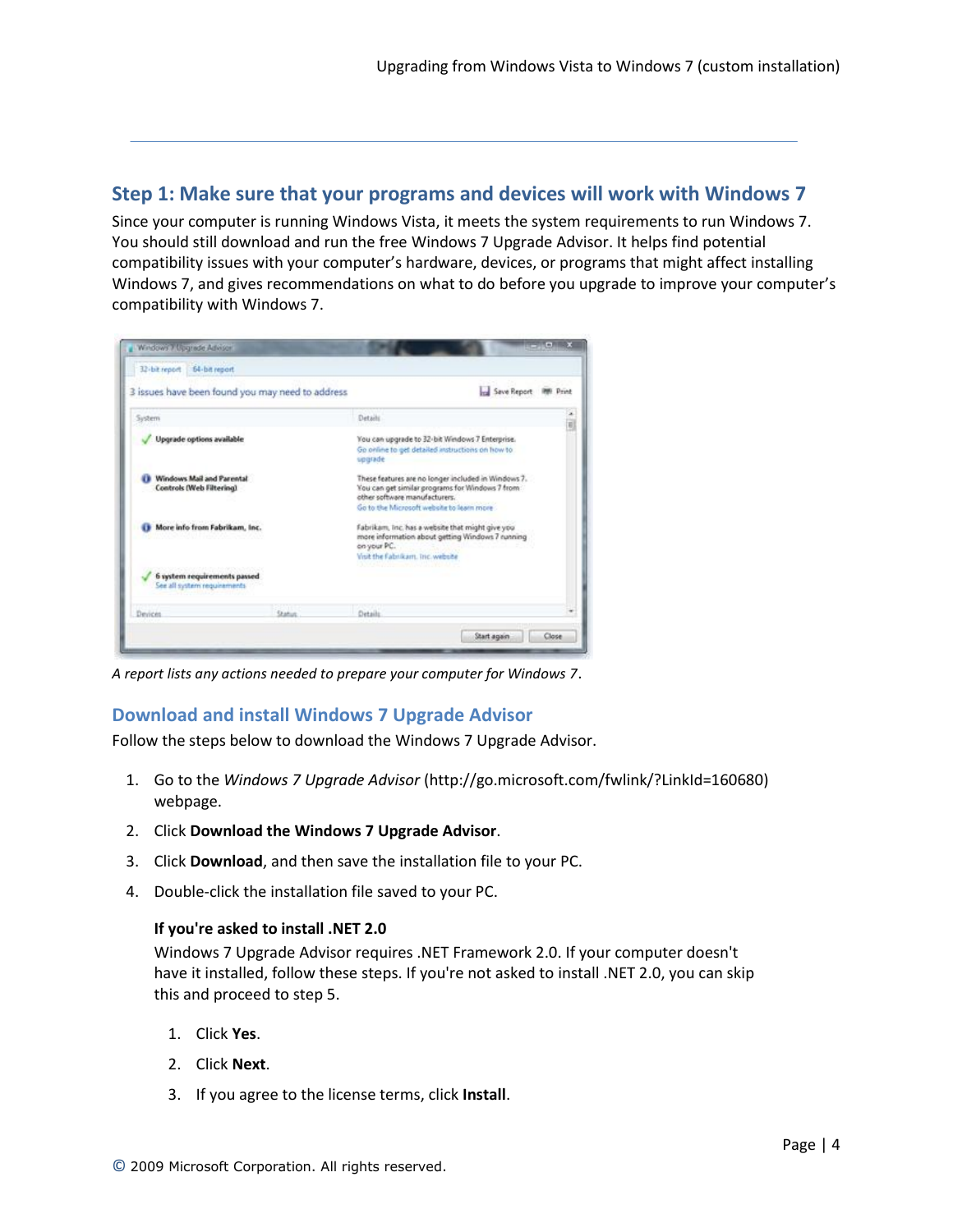- 4. Click **Finish**.
- 5. If you agree to the license terms, click **Install**.
- 6. Click **Close**.

If you see a pre-selected check box, clicking **Close** will run Windows 7 Upgrade Advisor.

### <span id="page-4-0"></span>**Open and run Windows 7 Upgrade Advisor**

- 1. If Windows 7 Upgrade Advisor isn't already running, double-click the **Windows 7 Upgrade Advisor** shortcut on your PC's desktop.
- 2. In the security warning dialog box, click **Yes**.
- 3. Click **Start check**. The Windows 7 Upgrade Advisor will scan your PC's hardware, devices, and installed software. This might take a few minutes. When finished, it will provide you with a compatibility report that you can print or save for your reference.
- 4. Read the report carefully, and make note of any issues that the Upgrade Advisor finds and what the recommended steps are to fix these issues.
- 5. If you want to save the report and print or refer to it later, click **Save Report**, type a name in the **File Name** box, and then click **Save**.
- 6. Click **Close**.

You can scan your PC more than once. We recommend running the Windows 7 Upgrade Advisor again after taking any of the recommended steps or making any changes to your PC's hardware, devices, or installed software before upgrading to Windows 7. Be sure to save your updated report.

# <span id="page-4-1"></span>**Step 2: Moving files and settings, and gathering your program discs**

We recommend using Windows Easy Transfer, a free download, to help you move your files and settings to another location before you install Windows 7. Then, you can use Windows Easy Transfer again to move your files and settings back to your PC after Windows installation is completed.

If you don't use Windows Easy Transfer, you'll need to copy your files to an external location, such as CDs, DVDs, an external hard disk, or a USB flash drive before installing Windows 7, and then move them back after Windows installation is completed.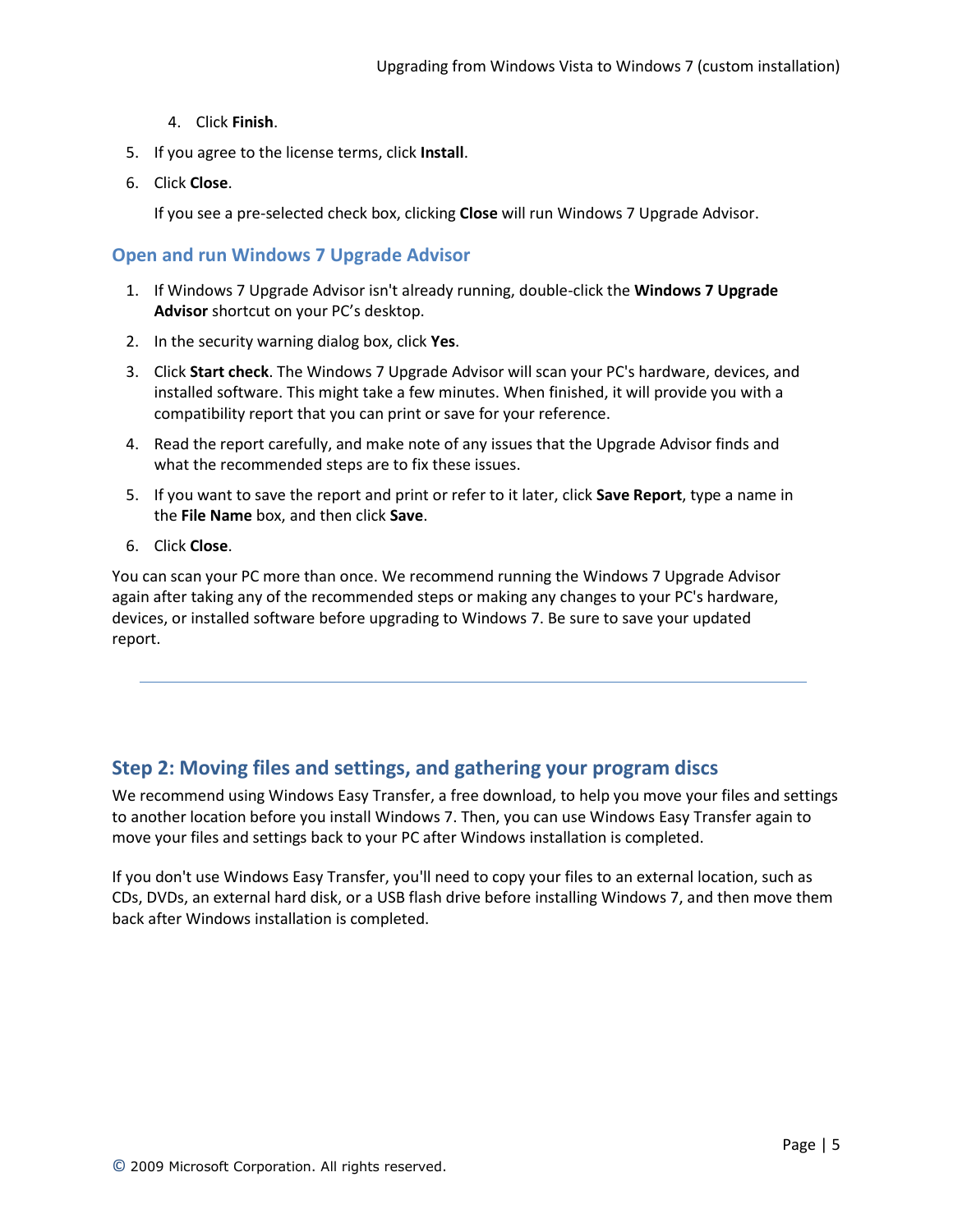

*Windows Easy Transfer helps simplify moving your files and settings.*

Windows Easy Transfer creates a single file containing your files and settings. The file could be quite large depending on the amount of data you have, which is why we recommend using an external hard disk.

As you prepare to move your files off of your computer to an external storage device, remember the following:

- Windows Easy Transfer doesn't move your programs, only your files and settings. You'll need to reinstall your programs by hand after Windows 7 installation is complete. Windows Easy Transfer will provide you with a list of programs that you are currently using with Windows Vista.
- Windows Easy Transfer can't transfer files from a 64-bit version of Windows to a 32-bit version of Windows. If you're running a 64-bit version of Windows Vista, but you plan to install a 32 bit version of Windows 7, you'll need to copy your files to an external location manually or use Backup and Restore in Windows Vista. For more information, see *Back up your files* (http://windows.microsoft.com/en-US/windows-vista/Back-up-your-files).
- Windows Easy Transfer moves your music and video files, but doesn't migrate the licenses for content protected by digital rights management (DRM). This means that you'll need to reobtain rights to DRM-protected files from the online store that provided them after you finish installing Windows 7 and restoring these files to your computer. For more information, see **Step 4: Moving your files and settings back to your computer**.

#### **Warning**

 Some online stores don't restore rights to their DRM-protected files. For details about store policies, refer to your store's customer support or Help information. If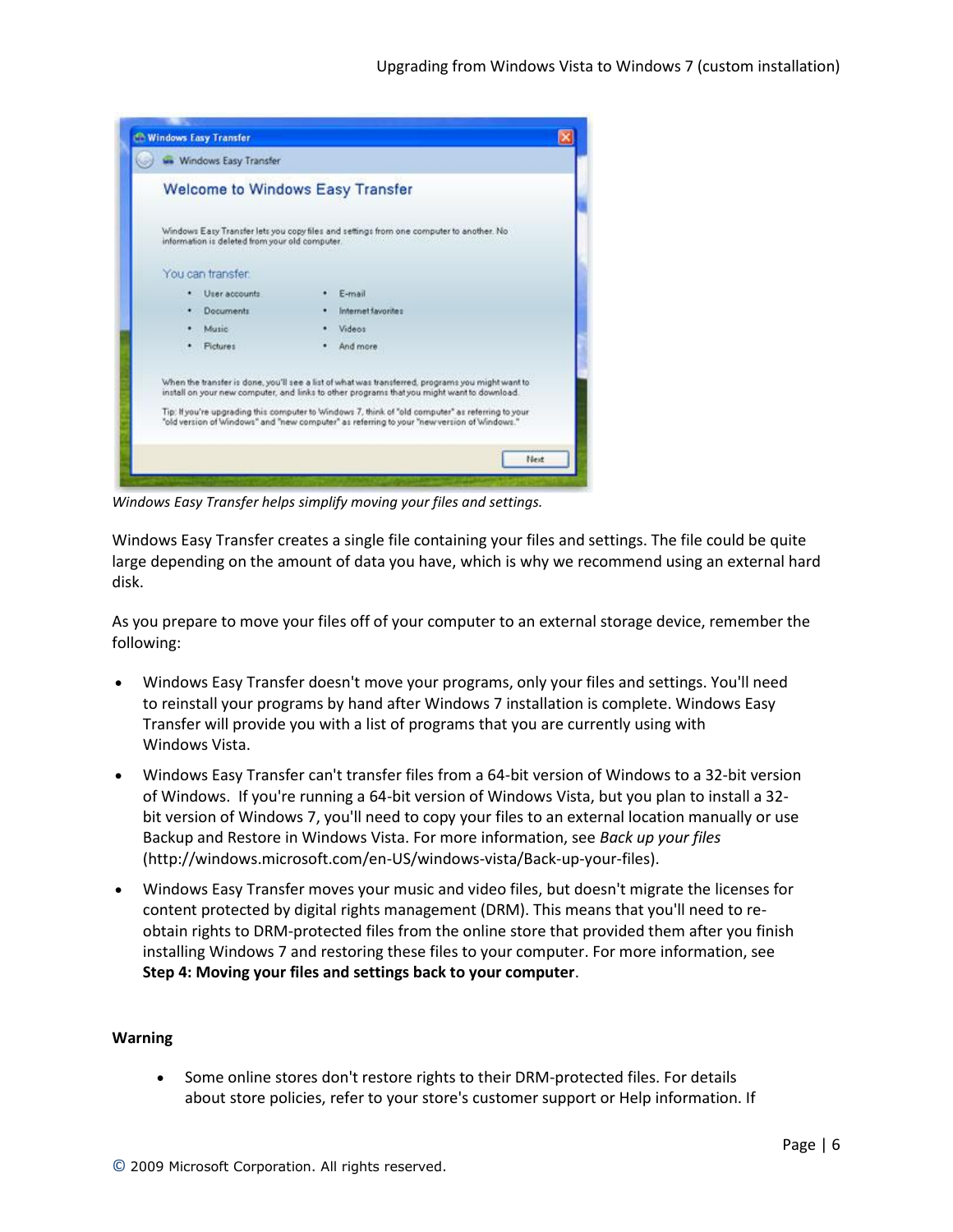your music or video was obtained from a store that's no longer in business, you won't be able to restore your rights to that content.

### <span id="page-6-0"></span>**Download and install Windows Easy Transfer**

- 1. Download *Windows Easy Transfer* (http://go.microsoft.com/fwlink/?LinkId=160881) from the Windows website. If you're running a 32-bit version of Windows Vista, under **For Windows Vista**, click **Download 32-bit**. If you're running a 64-bit version of Windows Vista, click **Download 64-bit**.
- 2. On the **Microsoft Download Center** webpage, click **Download**, and then click **Open**. If you're prompted for an administrator password or confirmation, type the password or provide confirmation.
- 3. Click **OK** to install the update.
- 4. If you agree to the license terms, click **I Accept**.
- 5. After installation is complete, click **Close**.

### <span id="page-6-1"></span>**Open and run Windows Easy Transfer to save your files and settings**

- 1. Make sure your external hard disk or other storage device is connected to your computer.
- 2. Click the **Start** button, click **All Programs**, and then click **Windows Easy Transfer for Windows 7**.
- 3. Click **Next**.
- 4. Select **An external hard disk or USB flash drive**.
- 5. Click **This is my old computer**, and then wait while Windows Easy Transfer scans the computer.
- 6. Clear the check boxes next to any user accounts that you don't want to transfer data from, and then click **Next**.
- 7. Enter and retype a password, and then write it down and keep it in a safe place; or leave the boxes blank, and then click **Save**.
- 8. Browse to the external hard disk or other storage device where you want to save your Easy Transfer file, and then click **Save**.

#### **Warning**

- You must save the Easy Transfer file to your external hard disk or other storage device, and not to the default location **Computer**. If you don't save the Easy Transfer file to your external hard disk, the file you just created will be deleted during the custom installation of Windows 7.
- 9. Windows Easy Transfer will begin saving your files and settings. Do not use your computer during this time.
- 10. When you see the message **These files and settings have been saved for your transfer**, click **Next**.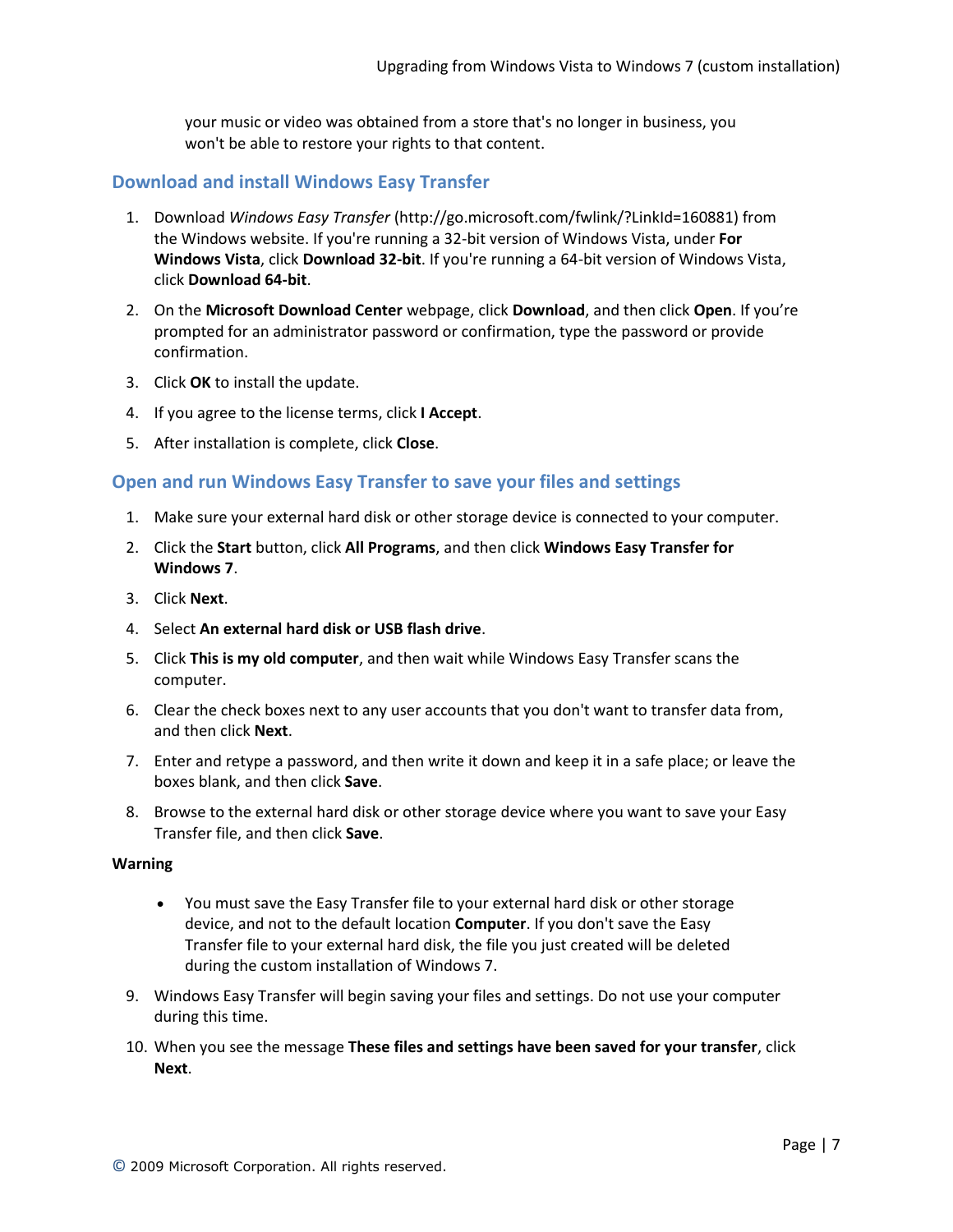Windows Easy Transfer displays the file name and location of the Easy Transfer file you just created. Write down the file name and location so you can easily find it when you're ready to transfer files to Windows 7.

- 11. Click **Next**, and then click **Close**.
- 12. Ensure that the file is saved to your external hard disk or storage device, and then disconnect the device from your computer.

### <span id="page-7-0"></span>**Gather your program discs and setup files**

It's important to remember that the Custom installation option doesn't preserve any of your programs, so you'll need to reinstall the programs that you want to use in Windows 7.

- Make sure you have the installation discs for the programs you want to keep using in Windows 7.
- You might have downloaded some programs from the Internet. If you still have the installation files on your computer (often called setup.exe, install.exe, or similar), copy those setup files to your external hard disk as well. If you don't have the installation files, you'll need to download them again after Windows 7 installation is complete.
- If you're running a 64-bit version of Windows and plan to install a 32-bit version of Windows 7, programs that were designed to run only on a 64-bit operating system might not work. Check the software manufacturer's website for more information, or go to the Windows [7 Compatibility Center](http://go.microsoft.com/fwlink/?linkid=160679) (http://go.microsoft.com/fwlink/?LinkId=160679) website. You can search the Compatibility Center for product names or browse many different categories of hardware and software tested to be compatible with both 32-bit and 64-bit versions of Windows 7.

# <span id="page-7-1"></span>**Step 3: Installing Windows 7**

When you choose the Custom option during installation, you install a new copy of Windows on your PC.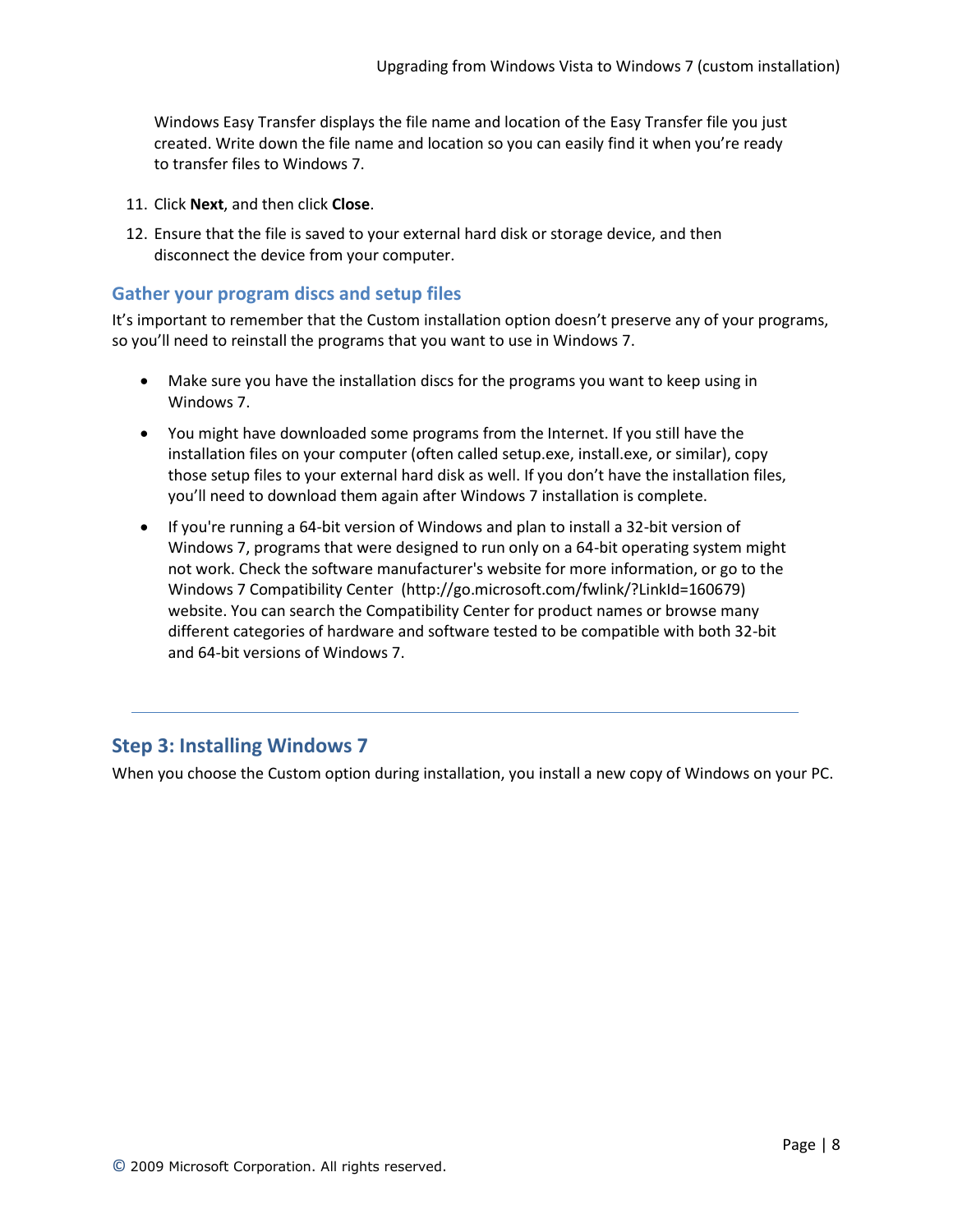| Upgrade<br>Upgrade to a newer version of Windows and keep your files, settings, and programs.<br>The option to upgrade is only available when an existing version of Windows is<br>running. We recommend backing up your files before you proceed.                                                           |
|--------------------------------------------------------------------------------------------------------------------------------------------------------------------------------------------------------------------------------------------------------------------------------------------------------------|
| Custom (advanced).<br>Install a new copy of Windows. This option does not keep your files, settings, and<br>programs. The option to make changes to disks and partitions is available when you<br>start your computer using the installation disc. We recommend backing up your files<br>before you proceed. |

*The options for Windows 7 installation*

### **Note**

 Formatting your hard disk during Windows 7 installation isn't necessary. If you want to format your hard disk, and you're using an upgrade version of Windows 7, don't use a program from another software manufacturer to reformat your hard disk prior to installing Windows 7. Instead, start your PC using the Windows 7 upgrade installation disc or a USB flash drive, click **Custom (advanced)**, and then click **Drive options (advanced)**.

### <span id="page-8-0"></span>**Before you begin**

- Connect your PC to the Internet so you can get installation updates during the installation process. (If you don't have an Internet connection, you can still install Windows 7.)
- Update your antivirus program, run it, and then turn it off. After you install Windows 7, remember to turn the antivirus program back on, or install new antivirus software that works with Windows 7.
- If you have a Windows 7 installation package, choose either the 32-bit or 64-bit Windows 7 installation disc, depending on whether you want to install the 32-bit or 64-bit version of Windows 7.
- If you want to install a 64-bit version of Windows 7 on a PC running a 32-bit version of Windows Vista, follow the instructions in "To install a 64-bit version of Windows 7 on a computer running a 32-bit version of Windows Vista" at the bottom of the page. For more information, see *[32-bit and 64-bit Windows: frequently asked questions](http://windows.microsoft.com/en-us/windows7/32-bit-and-64-bit-Windows-frequently-asked-questions)* (http://windows.microsoft.com/en-us/windows7/32-bit-and-64-bit-Windows-frequentlyasked-questions).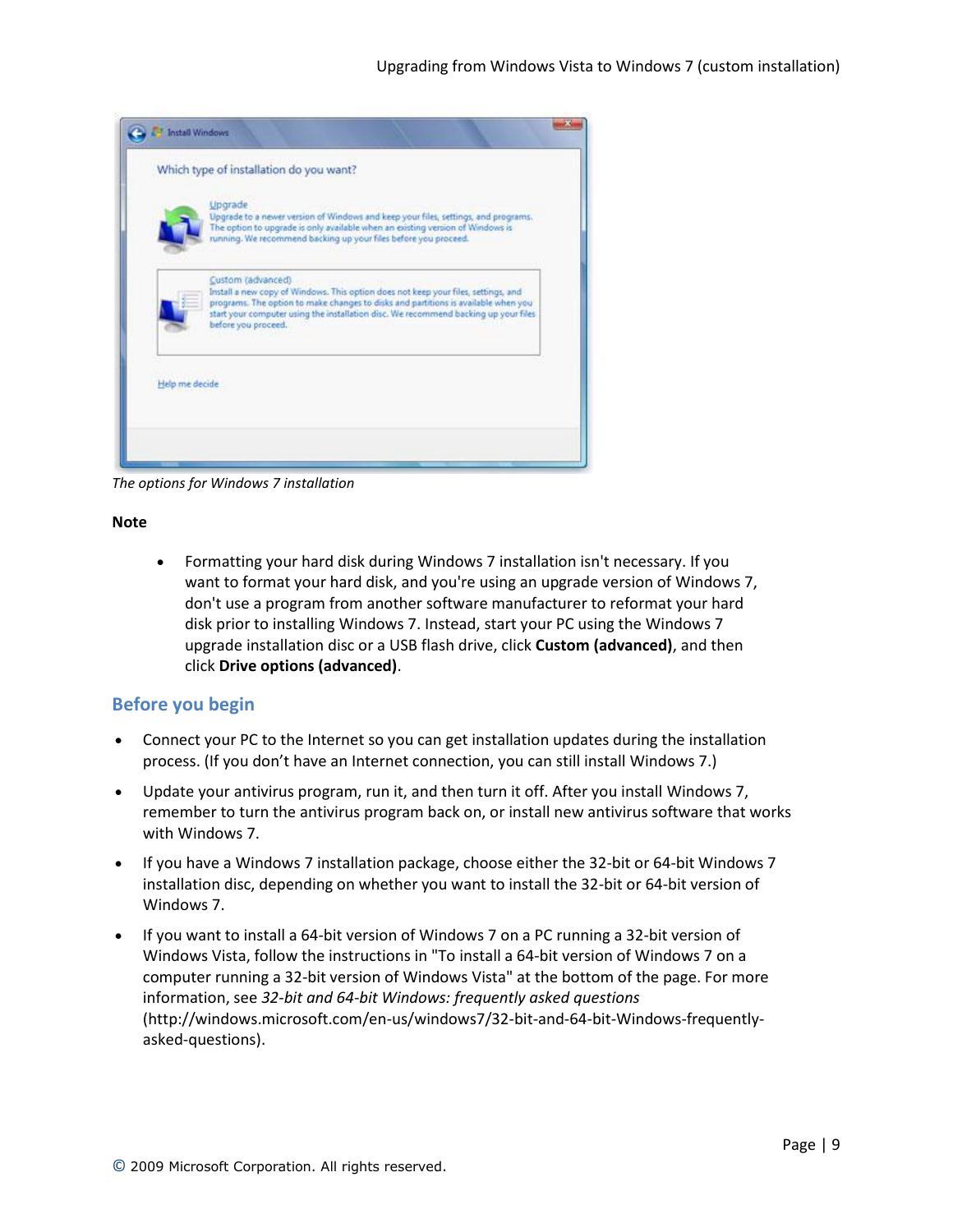• Find your 25-character Windows product key. You can find it on the installation disc holder inside the Windows package—or in a confirmation e-mail if you purchased and downloaded Windows 7 online.

### <span id="page-9-0"></span>**Perform a Custom installation of Windows 7**

- 1. With your computer on and Windows Vista running, do one of the following:
	- If you've downloaded Windows 7, browse to the installation file you downloaded, and then double-click it (often identified as an **Application** file under the **Type** column).
	- If you have a Windows 7 installation disc, insert the disc into your computer. Setup should start automatically. If it doesn't, click **Start**, click C**omputer**, open the Windows 7 installation disc on your DVD drive, and then double-click **setup.exe**.
	- If you've downloaded Windows 7 installation files onto a USB flash drive, insert the drive into your computer. Setup should start automatically. If it doesn't, click the **Start** button, click **Computer**, double-click the drive, and then double-click **setup.exe**.
- 2. On the **Install Windows** page, click **Install now**.
- 3. On the **Get important updates for installation** page, we recommend getting the latest updates to help ensure a successful installation, and to help protect your computer against security threats. Your computer will need to be connected to the Internet during Windows 7 installation to get these updates.
- 4. On the **Please read the license terms** page, if you accept the license terms, click **I accept the license terms**, and then click **Next**.
- 5. On the **Which type of installation do you want?** page, click **Custom**.
- 6. Choose the partition containing Windows Vista (this is often the computer's **C:** drive), and then click **Next**. (Do not select your external USB hard drive.)
- 7. In the **Windows.old** dialog box, click **OK**.
- 8. Continue to follow the instructions to finish installing Windows 7, including naming your computer and setting up an initial user account. You can use the same names that you used in Windows Vista, or choose new ones.

# <span id="page-9-1"></span>**To install a 64-bit version of Windows 7 on a computer running a 32-bit version of**

# **Windows Vista**

- 1. Insert the Windows 7 installation disc or USB flash drive, and then turn off your computer.
- 2. Restart your computer.
- 3. Press any key when prompted, and then follow the instructions that appear.
- 4. On the **Install** Windows page, enter your language and other preferences, and then click **Next**.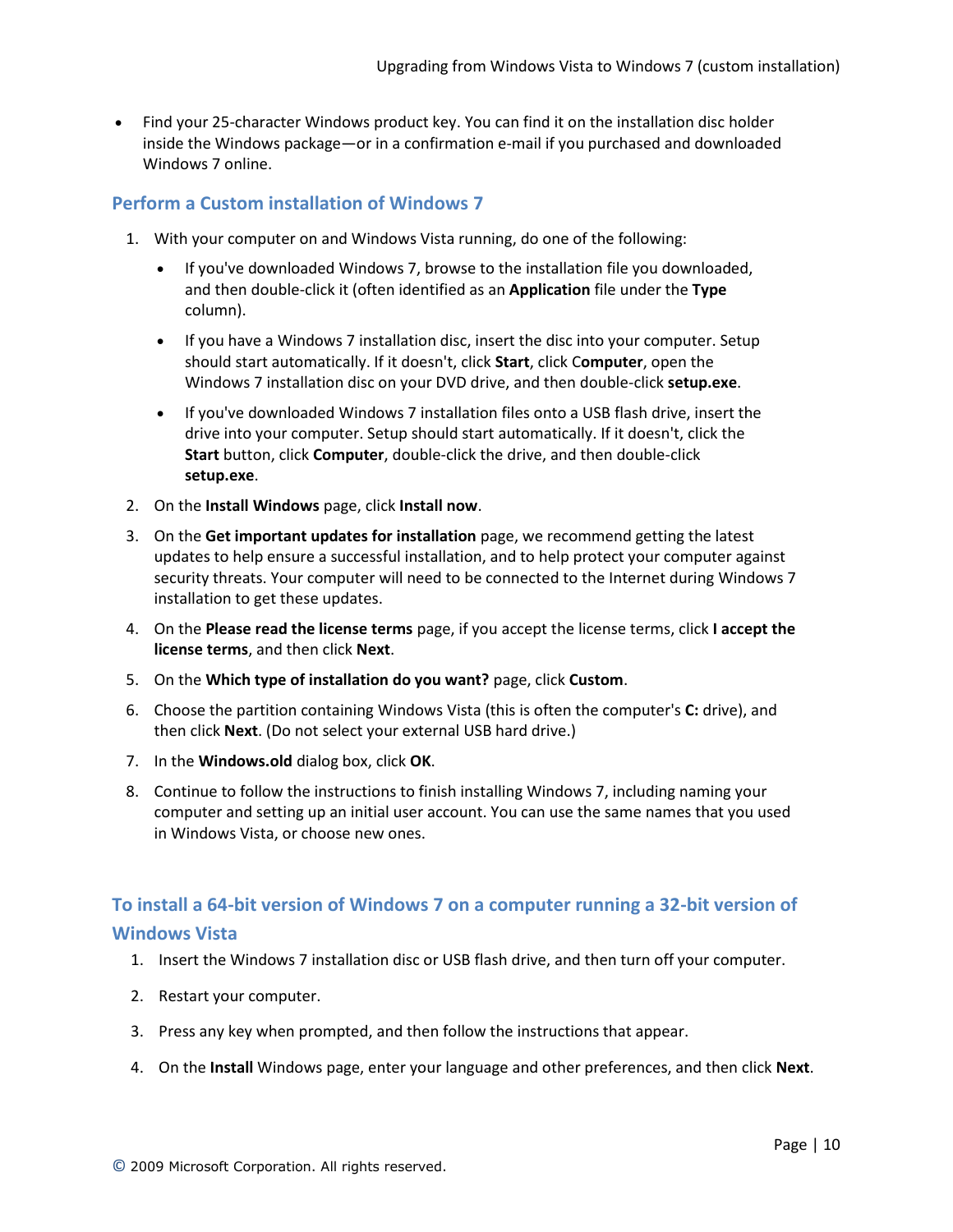If the **Install** Windows page doesn't appear, and you're not asked to press any key, you might need to change some system settings. To learn how to do this, see *[Start your computer from a](http://windows.microsoft.com/en-us/windows7/Start-your-computer-from-a-Windows-7-installation-disc-or-USB-flash-drive)  Windows [7 installation disc or USB flash drive](http://windows.microsoft.com/en-us/windows7/Start-your-computer-from-a-Windows-7-installation-disc-or-USB-flash-drive)* (http://prev.windows.microsoft.com/enus/windows7/Start-your-computer-from-a-Windows-7-installation-disc-or-USB-flash-drive).

- 5. On the **Please read the license terms** page, if you accept the license terms, click **I accept the license terms**, and then click **Next**.
- 6. On the **Which type of installation do you want?** page, click **Custom**.
- 7. Choose the partition containing Windows Vista (this is often the computer's **C:** drive), and then click **Next**. (Do not select your external USB hard drive.)
- 8. In the **Windows.old** dialog box, click **OK**.
- 9. Follow the instructions to finish installing Windows 7, which include naming your computer and setting up an initial user account.

### <span id="page-10-0"></span>**Step 4: Moving your files and settings back to your computer**

After you've installed Windows 7, now you're ready to run Windows Easy Transfer again and move your files and settings back to your computer.

Be sure you run Windows Easy Transfer before you reinstall your programs. That's because Windows Easy Transfer moves your files back to where your old programs will expect them to be when you reinstall them.

|   |                                       | Choose what to transfer to this computer                                                                                                                                                        |                                                              |  |
|---|---------------------------------------|-------------------------------------------------------------------------------------------------------------------------------------------------------------------------------------------------|--------------------------------------------------------------|--|
|   | new computer, click Advanced options. | You can transfer files and settings in these user accounts from your old computer. To choose how<br>you want the user accounts on your old computer to get transferred to user accounts on your |                                                              |  |
| D | Andy<br>Customize                     | 116.9 MB Selected (Default selections)                                                                                                                                                          |                                                              |  |
| V | Molly<br>Customize                    | 4 KB Selected (Default selections)                                                                                                                                                              |                                                              |  |
|   |                                       |                                                                                                                                                                                                 | Easy Transfer file size: 170.9 MB<br><b>Advanced Options</b> |  |

*User accounts from Windows Vista are moved to Windows 7.*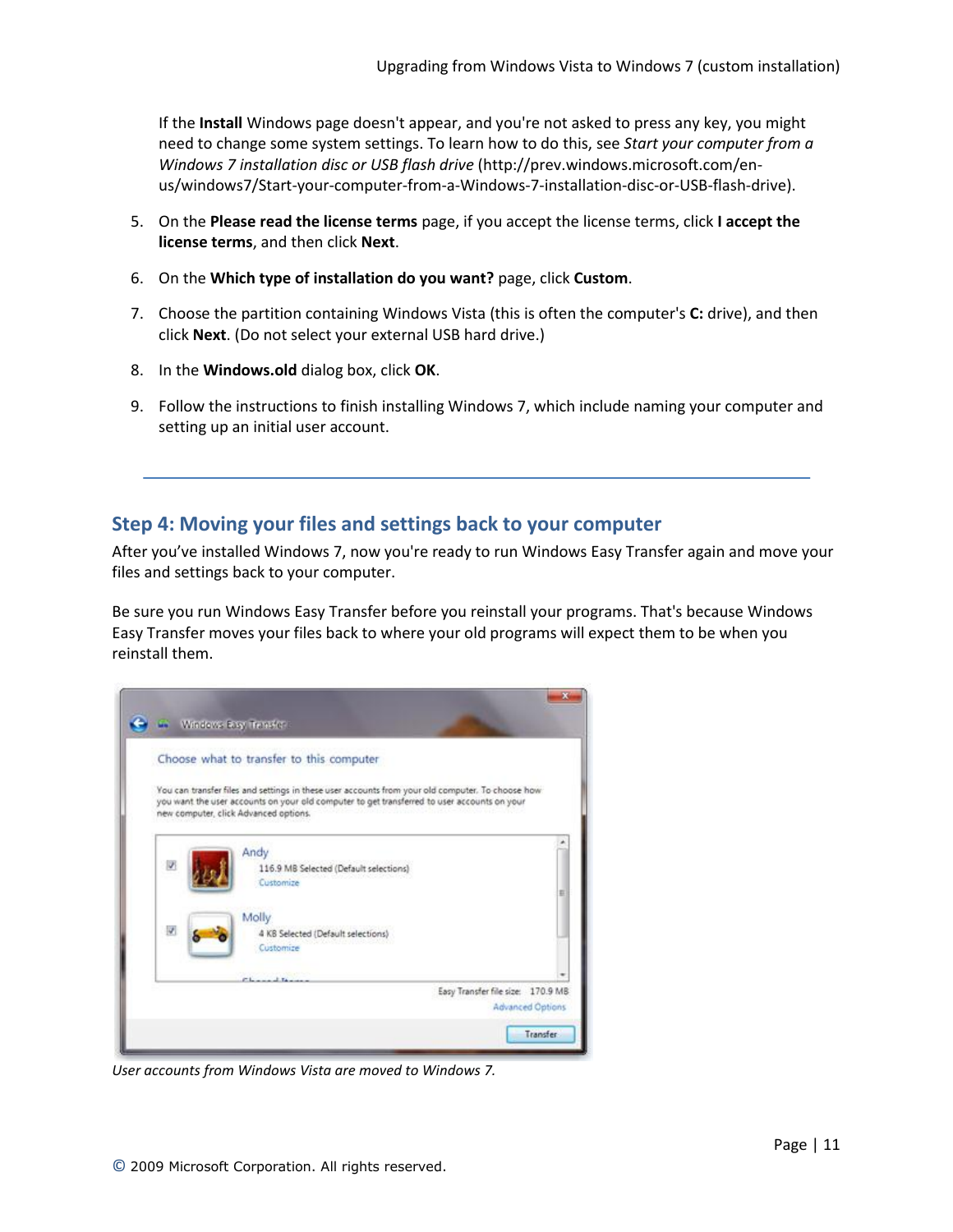## <span id="page-11-0"></span>**Move files and settings back using Windows Easy Transfer**

- 1. Make sure your external hard disk or other storage device that contains your Windows Easy Transfer migration file is connected to your computer.
- 2. Click the **Start** button, click **Computer**, and under **Hard Disk Drives,** double-click your storage device.
- 3. Browse to the location where you saved the Easy Transfer file, called **Windows Easy Transfer – Items from old computer**, and double click the file.

If you gave the file a different name when you originally created it, browse to that file and double-click it.

4. If you entered a password when creating the Easy Transfer file, type the password, and then click **Next**.

### **Note**

- If you receive an error that you don't have enough free disk space to migrate your files back to your computer using Windows Easy Transfer, you can use Disk Cleanup to delete temporary files left over from your Windows 7 installation and free up additional disk space. To learn how to do this, read the "Post-install clean up (optional)" section at the end of **Step 5: Reinstall your programs and update drivers**.
- 5. On the **Choose what to transfer to this computer** page, you can decide how the user accounts from Windows Vista are transferred to Windows 7.
	- To accept the current account mapping, click **Transfer**.
	- To change how the Windows Vista accounts are mapped in Windows 7, click **Advanced Options**.
- 6. On the **Your transfer is complete** page, click **See what was transferred** to view a list of the user accounts and files that were moved from Windows Vista to Windows 7. Click **See a list of programs you might want to install on your new computer** to view what was previously installed on Windows Vista.
- 7. Click **Close**. If you are prompted to restart your computer, click **Restart now**.

If you transferred more than one user account, you might be prompted to change the password the next time you log on. If you're prompted to do so, click **OK**, and in the dialog box that appears, do one of the following:

- If you want to give the user account a password (recommended), type a new password, retype it, and then press Enter. There's no need to type the old password from Windows Vista.
- If you don't want to give the user account a password, leave the boxes empty, and then press Enter.

**Note**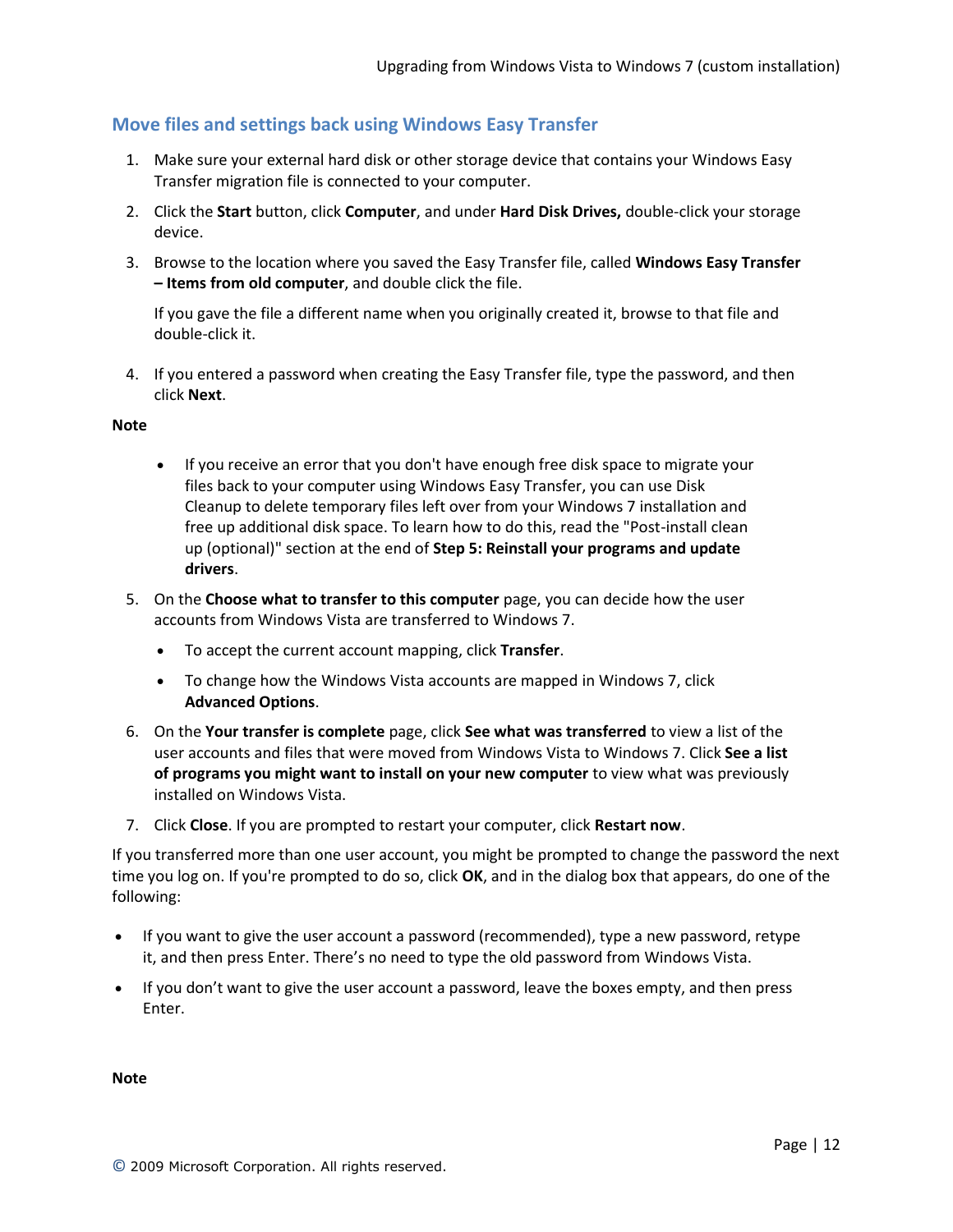If you used Backup and Restore in Windows Vista to save your files, you can restore them in Windows 7. For more information, see *[Restore a backup created](http://windows.microsoft.com/en-us/windows7/Restore-a-backup-created-on-a-previous-version-of-Windows)  [on a previous version of Windows](http://windows.microsoft.com/en-us/windows7/Restore-a-backup-created-on-a-previous-version-of-Windows)* (http://windows.microsoft.com/enus/windows7/Restore-a-backup-created-on-a-previous-version-of-Windows).

### <span id="page-12-0"></span>**Moving DRM-protected content**

Windows Easy Transfer moves your music and video files, including files protected by digital rights management (DRM), but it doesn't move the licenses for these types of files. To re-obtain rights to the files, you'll need to contact the provider of the files. Some online stores offer this and might refer to it in different ways, such as *computer activation, computer authorization, library restoration,* or *license synchronization.*

The procedure for restoring your rights varies from store to store. The store might limit the number of times that you can restore your rights, or limit the number of computers on which you can use the songs or videos that you've obtained from them. Some stores don't permit you to restore rights to DRM-protected files at all. For details about store policies, refer to your store's customer support or Help information. If your music or video was obtained from a store that's no longer in business, you won't be able to restore your rights to that content.

## <span id="page-12-1"></span>**To restore rights to files in Windows Media Player:**

If you're using Windows Media Player, you can add online stores and try to re-obtain rights to your music by doing the following:

- 1. Click the **Start** button, click **All Programs,** and then click **Windows Media Player**.
- 2. In the Player Library, click the arrow to the right of **Media Guide** at the bottom of the navigation pane, and then click **Browse all online stores**.
- 3. Click your store, install the store software, and then click a customer service or account management link on the store's webpage.

**Note**

 If you've recorded DRM-protected TV content using Windows Media Center, you won't be able to restore your rights to that content after installing Windows 7.

## <span id="page-12-2"></span>**To restore rights to files in Zune:**

If you purchased DRM-protected content from the Zune Marketplace, and used Windows Easy Transfer to move your content to Windows 7, you'll be able to access the content once you reinstall the Zune software and log in. If you didn't move over your content, you can use the restore feature in the Zune software to re-obtain the content and the rights to that content. After you've reinstalled the Zune software, do the following:

- 1. In the Zune software, click **Sign In**, type your Windows Live ID and your password, and then click **Sign In** again.
- 2. Do one of the following: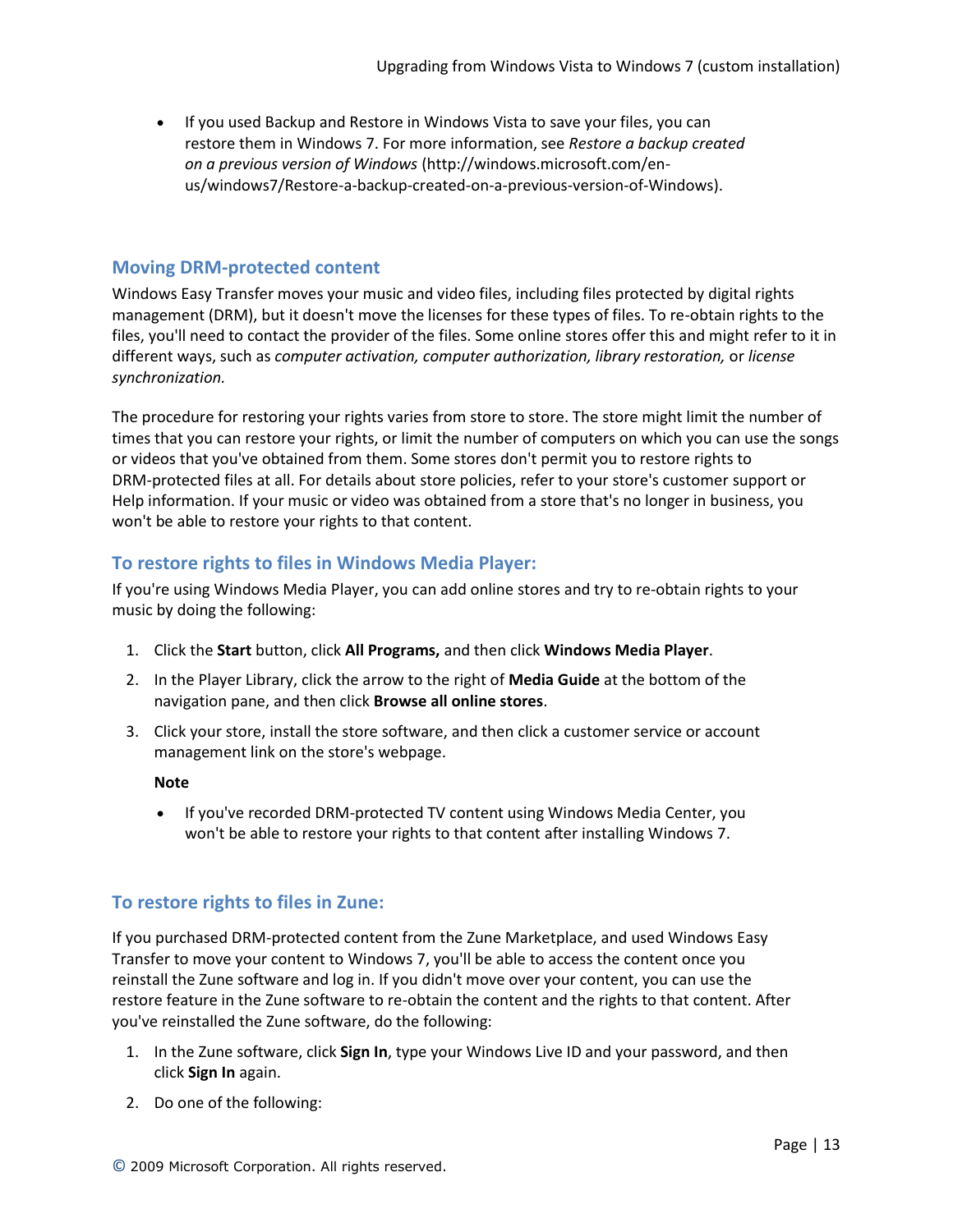- For purchased content, click **Settings**, click **account**, and then click **Purchase History**. To locate the content that you want to restore, click **Songs, Movies, TV, Videos, or Music Videos**, and then browse to the content.
- For Rental or Zune Pass subscription content, click **Settings**, click **account**, and then click **Rental History** or **Subscription History**. Then, locate the content that you want to restore rights to.
- 3. Next to the content, click **Download**. Or, click **Restore All** to download all the missing subscription content.

**Note**

- If you try to restore non-DRM-protected content, you will receive an error message.
- 4. View your media collection to confirm that the content has been successfully restored. Some content might still be downloading and not immediately available.

# <span id="page-13-0"></span>**Step 5: Reinstall your programs and update drivers**

After you've run Windows Easy Transfer and your files and settings are back on your computer, you can reinstall your programs and check for new or updated drivers.

Windows Easy Transfer provides a report detailing the programs you used in Windows Vista that you might want to reinstall. To reinstall your programs, you'll need to use the installation discs or setup files that you gathered earlier.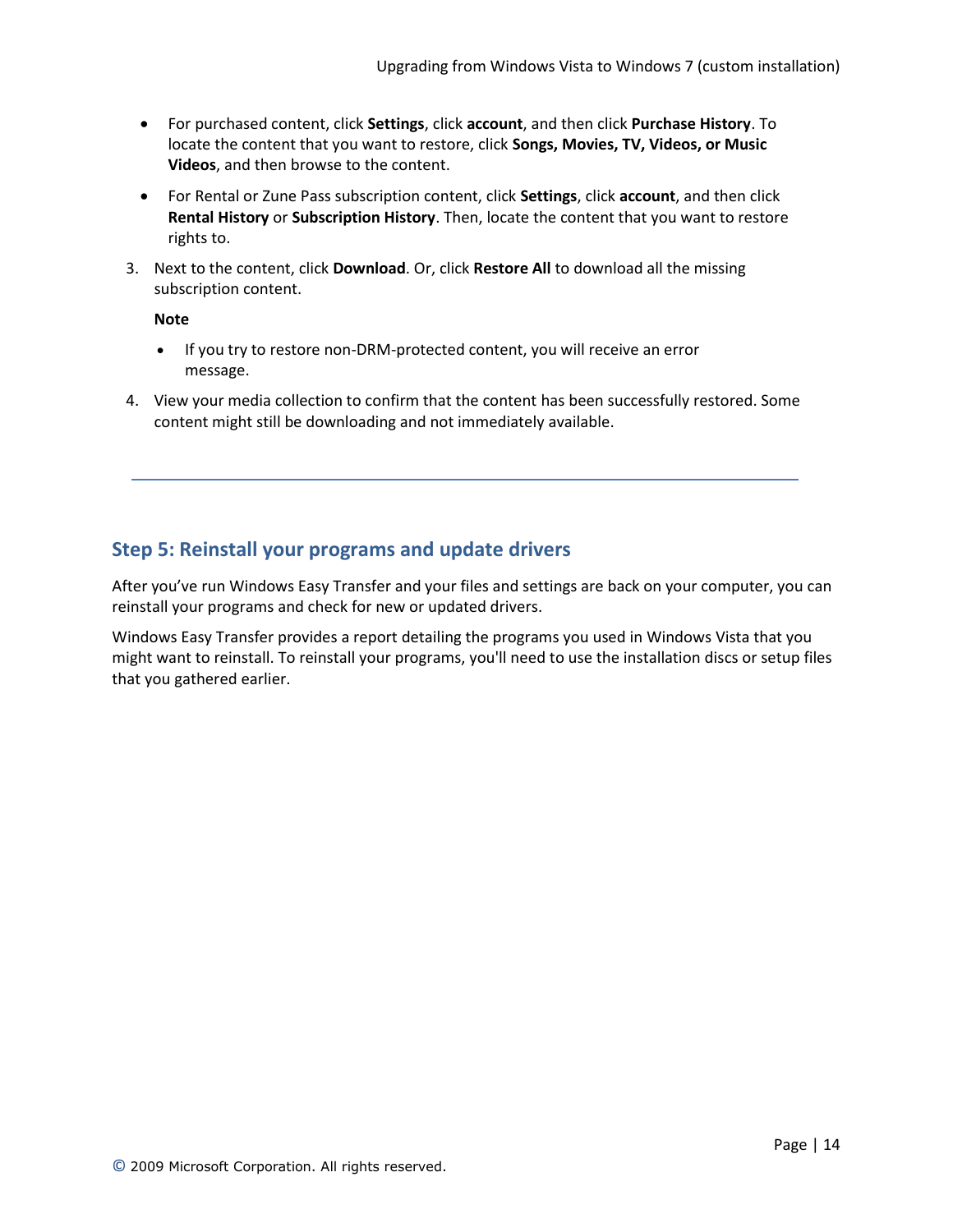

*A report lists programs that you might want to reinstall.*

If your computer came with several programs pre-installed, you might see programs listed in the report that you've never used before or rarely used. When you begin reinstalling programs, start with the ones that you know and use regularly, especially new antivirus software for your computer. If you don't have new antivirus software for your PC running Windows 7, you can look for new programs at the *Windows 7 Compatibility Center* (http://go.microsoft.com/fwlink/?LinkId=160679).

If you have a program that you used in Windows Vista that isn't compatible with Windows 7, try using the Program Compatibility troubleshooter. For more information, see *Open the Program Compatibility troubleshooter* (http://windows.microsoft.com/en-us/windows7/Open-the-Program-Compatibilitytroubleshooter).

### **Note**

 Some programs such as Windows Mail and Outlook Express are no longer included in Windows 7. If you used Windows Mail or Outlook Express as your e-mail program, you'll need to install a new e-mail program to read your saved messages or to send and receive e-mail. For more information about Windows Live Mail and instructions for importing your e-mail, contacts, and calendar, see *Importing your e-mail, messages, contacts, and calendar into Windows Live Mail* (http://windows.microsoft.com/en-us/windows7/importing-your-e-mailcontacts-and-calendar-into-windows-live-mail).

### <span id="page-14-0"></span>**Update drivers**

A driver is software that allows your computer to communicate with hardware or devices. Without drivers, the hardware you connect to your computer—for example, a video card or a printer—won't work properly.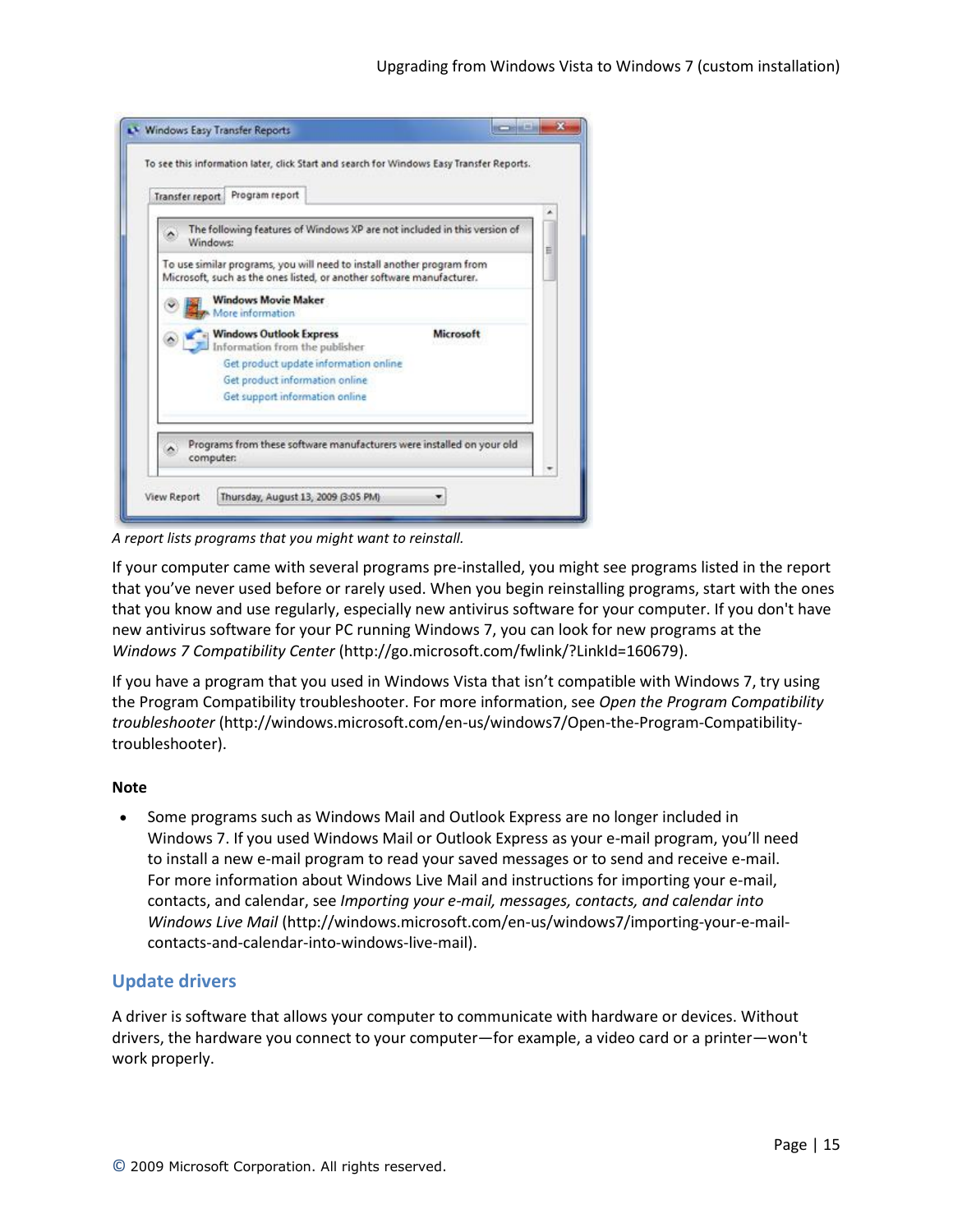In most cases, drivers come with Windows, or you can find them by using Windows Update and checking for updates. To do so, click the **Start** button, click **All Programs**, and then click **Windows Update**.

If Windows Update doesn't have the driver you need, check out the *Windows 7 Compatibility Center* (http://go.microsoft.com/fwlink/?LinkId=160679), which has direct links to driver downloads and manufacturer support pages. For more information, see *Update a driver for hardware that isn't working properly* (http://windows.microsoft.com/en-us/windows7/Update-a-driver-for-hardware-that-isntworking-properly).

## <span id="page-15-0"></span>**Netbooks and drivers**

Some netbooks and laptops that were running Windows Vista might not have specific Windows 7 drivers for features such as function buttons. If Windows Update doesn't find a driver, visit your computer manufacturer's website and search for a download or support page where you can search for drivers for your PC.

You can try to install a driver made for Windows Vista onto your PC running Windows 7. If the Windows Vista driver won't install, you can run the Program Compatibility troubleshooter to try and fix the problem.

- 1. Download or copy the driver installation file to your computer.
- 2. Right-click the file, and then click **Troubleshoot compatibility**.
- 3. Follow the steps in the Program Compatibility troubleshooter to change the compatibility settings for the driver.

# <span id="page-15-1"></span>**Post-install clean-up (optional)**

During Windows 7 installation, if you don't format the partition, files that were used in Windows Vista are stored in the Windows.old folder. The type of files in this folder depends on your computer.

After you've used Windows 7 for a while, for example one or two weeks, and you're confident that your files and settings are back to where you want them to be, you can safely reclaim disk space and use Disk Cleanup to delete the Windows.old folder.

You can also delete the Windows.old folder if you receive an error during **Step 4: Moving your files and setting back to your computer** of this tutorial that indicates that you don't have enough free disk space to transfer your files and settings back to your computer.

### **Warning**

- Before you use Disk Cleanup, make sure that all of your files and settings moved correctly to Windows 7 where you expected them to be. Deleting the Windows.old folder can't be undone.
	- 1. Click the **Start** button, and in the search box, type *Disk Cleanup*. In the list of results, click **Disk Cleanup**.

If you're prompted to choose a drive, choose the drive you just installed Windows 7 on, and then click **OK**.

2. Click **Clean up system files**. If you're prompted for an administrator password or confirmation, type the password or provide confirmation.